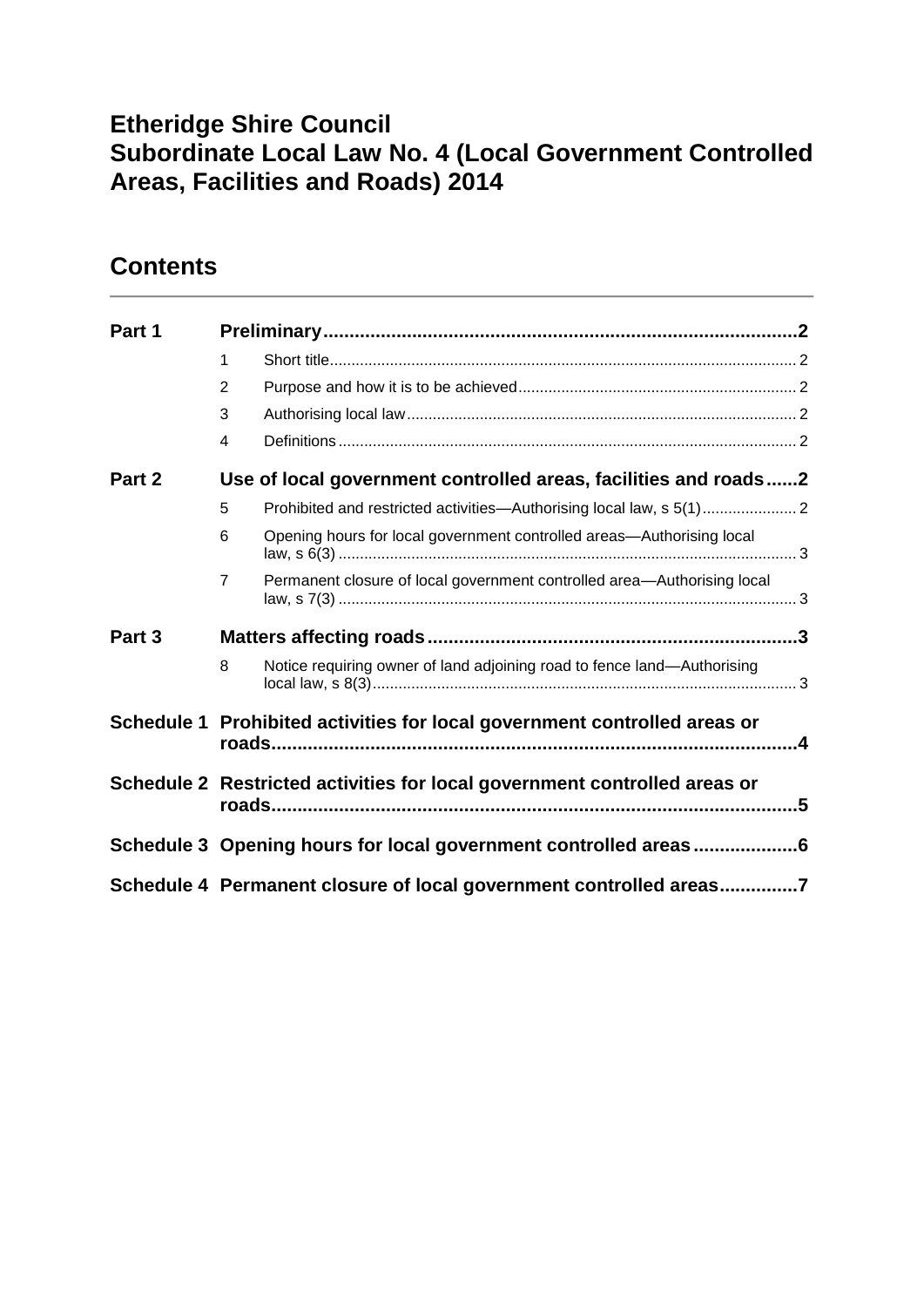# <span id="page-1-0"></span>**Part 1 Preliminary**

### <span id="page-1-1"></span>**1 Short title**

This subordinate local law may be cited as *Etheridge Subordinate Local Law No. 4 (Local Government Controlled Areas, Facilities and Roads) 2014.*

#### <span id="page-1-2"></span>**2 Purpose and how it is to be achieved**

- (1) The purpose of this subordinate local law is to supplement *Etheridge Local Law No.4 (Local Government Controlled Areas, Facilities and Roads) 2011* in order to protect the health and safety of persons using local government controlled land, facilities, infrastructure and roads and preserve features of the natural and built environment and other aspects of the amenity of local government controlled land, facilities, infrastructure and roads.
- (2) The purpose is to be achieved by providing for—
	- (a) the regulation of access to local government controlled areas; and
	- (b) the prohibition or restriction of particular activities in local government controlled areas or roads.

#### <span id="page-1-3"></span>**3 Authorising local law**

The making of the provisions in this subordinate local law is authorised by *Etheridge Local Law No.4 (Local Government Controlled Areas, Facilities and Roads) 2011* (the **authorising local law**).

### <span id="page-1-4"></span>**4 Definitions**

Particular words used in this subordinate local law have the same meaning as provided for in the authorising local law.

### <span id="page-1-5"></span>**Part 2 Use of local government controlled areas, facilities and roads**

### <span id="page-1-6"></span>**5 Prohibited and restricted activities—Authorising local law, s 5(1)**

- (1) For section  $5(1)(a)$  of the authorising local law, the activities prescribed in column 2 of schedule 1 are declared to be prohibited in the corresponding local government controlled area or road (or part thereof) mentioned in column 1 of schedule 1.
- (2) For section 5(1)(b) of the authorising local law, the activities prescribed in column 2 of schedule 2 are declared to be restricted in the corresponding local government controlled area or road (or part thereof) mentioned in column 1 of schedule 2, to the extent described in column 3 of schedule 2.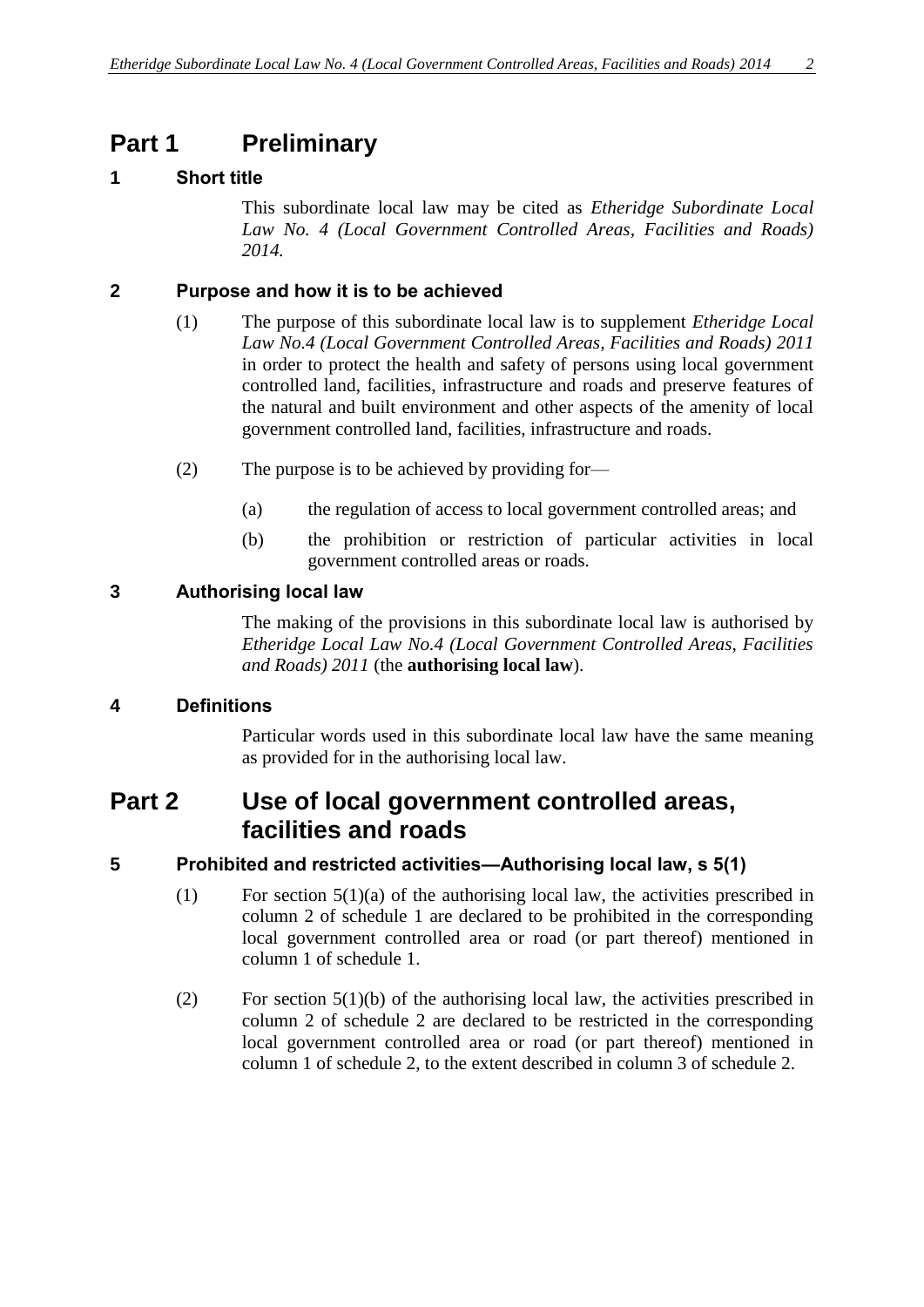### <span id="page-2-0"></span>**6 Opening hours for local government controlled areas—Authorising local law, s 6(3)**

For section 6(3) of the authorising local law, the times prescribed in column 2 of schedule 3 are declared to be the opening hours for the local government controlled areas mentioned in column 1 of schedule 3.

#### <span id="page-2-1"></span>**7 Permanent closure of local government controlled area—Authorising local law, s 7(1)**

For section 7(1) of the authorising local law, the local government controlled areas described in schedule 4 are permanently closed to public access.

### <span id="page-2-2"></span>**Part 3 Matters affecting roads**

#### <span id="page-2-3"></span>**8 Notice requiring owner of land adjoining road to fence land— Authorising local law, s 8(3)**

For section 8(3) of the authorising local law, the minimum standards for a fence that is the subject of a compliance notice under section 8(2) of the authorising local law are as follows— *This list has been intentionally left blank.*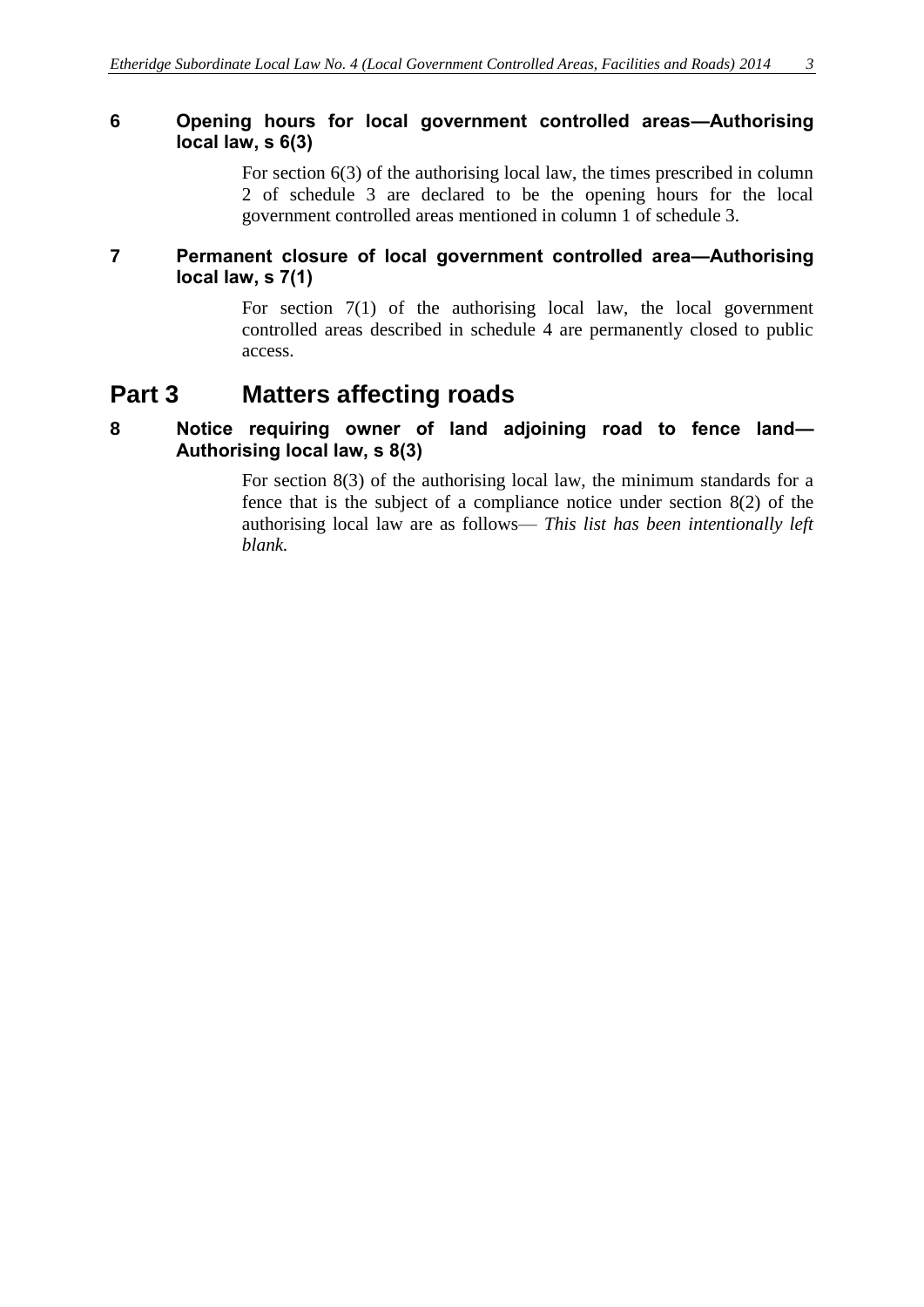# <span id="page-3-0"></span>**Schedule 1 Prohibited activities for local government controlled areas or roads**

Section 5(1)

|                | Column 1<br>Local government controlled area or<br>road    |     | Column 2<br><b>Prohibited activity</b>                                                                                                                    |
|----------------|------------------------------------------------------------|-----|-----------------------------------------------------------------------------------------------------------------------------------------------------------|
| $\mathbf{1}$   | All local government cemeteries in the<br>area             | (a) | Interfering with a funeral or<br>commemorative service lawfully<br>conducted in a local government<br>cemetery.                                           |
|                |                                                            | (b) | Interfering with a grave or<br>memorial, except maintenance<br>or repair by family members<br>that has been authorised by the<br>chief executive officer. |
| $\overline{2}$ | The fenced area for the Georgetown<br><b>Swimming Pool</b> | (a) | Possessing glass containers or<br>glass objects.                                                                                                          |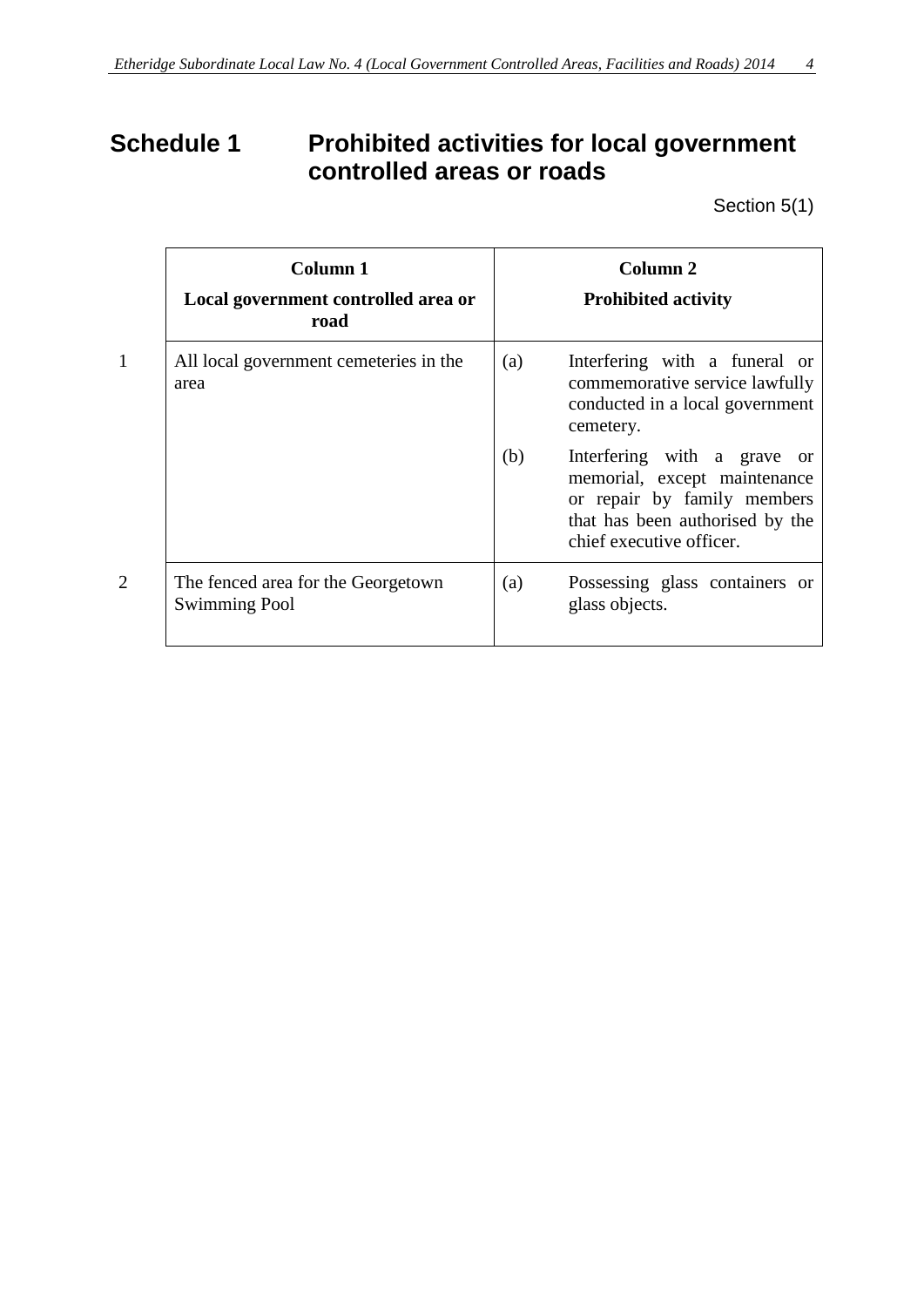# <span id="page-4-0"></span>**Schedule 2 Restricted activities for local government controlled areas or roads**

Section 5(2)

|              | <b>Column 1</b>                                       | <b>Column 2</b>               | <b>Column 3</b>                                                  |                                                                                                                                                                                                      |  |
|--------------|-------------------------------------------------------|-------------------------------|------------------------------------------------------------------|------------------------------------------------------------------------------------------------------------------------------------------------------------------------------------------------------|--|
|              | <b>Local government</b><br>controlled area or<br>road | <b>Restricted</b><br>activity |                                                                  | <b>Extent of restriction</b>                                                                                                                                                                         |  |
| $\mathbf{1}$ | All local government<br>controlled areas and          | Camping                       | Permitted only in one or more of the<br>following circumstances— |                                                                                                                                                                                                      |  |
|              | roads                                                 |                               | (a)                                                              | in a caravan park operated under an<br>approval granted by the local<br>government under Etheridge Local<br>Law No.1 (Administration) 2011;<br><b>or</b>                                             |  |
|              |                                                       |                               | (b)                                                              | in a camping reserve designated by<br>the local government; or                                                                                                                                       |  |
|              |                                                       |                               | (c)                                                              | more than 20 kilometres by road<br>from an approved caravan park and<br>from a designated town area; or                                                                                              |  |
|              |                                                       |                               | (d)                                                              | while driving stock pursuant to a<br>permit for the driving of the stock;<br><b>or</b>                                                                                                               |  |
|              |                                                       |                               | (e)                                                              | while stopped in roadside rest areas<br>designated by the local government<br>or the department administering<br>State-controlled roads; or                                                          |  |
|              |                                                       |                               | (f)                                                              | where specifically authorised by an<br>approval for a prescribed activity<br>granted by the local government<br>under Etheridge Local Law No.1<br>(Administration) $2011$ ; or                       |  |
|              |                                                       |                               | (g)                                                              | where specifically authorised by<br>the chief executive<br>officer for<br>defence<br>force<br><b>or</b><br>emergency<br>services<br>personnel<br>engaged<br>in<br>training or similar activities; or |  |
|              |                                                       |                               | (h)                                                              | where specifically authorised by<br>the chief executive officer for<br>participants in the Coast to Coast<br>Bike Ride or similar fundraising<br>activities.                                         |  |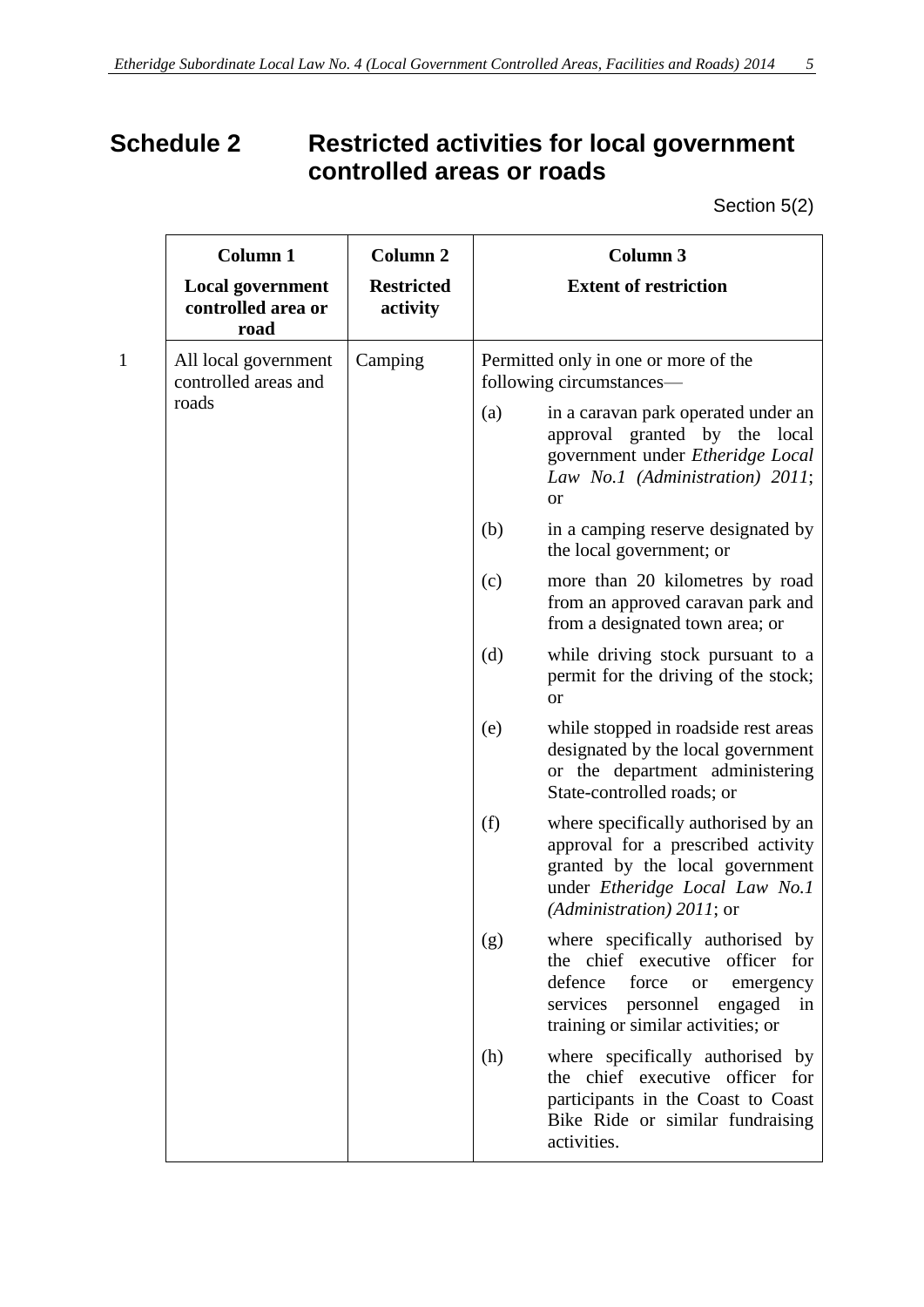# <span id="page-5-0"></span>**Schedule 3 Opening hours for local government controlled areas**

Section 6(3)

| Column 1<br>Local government controlled area | Column 2<br><b>Opening hours</b> |
|----------------------------------------------|----------------------------------|
| Georgetown Swimming Pool                     | 7.00am to 7.00pm daily           |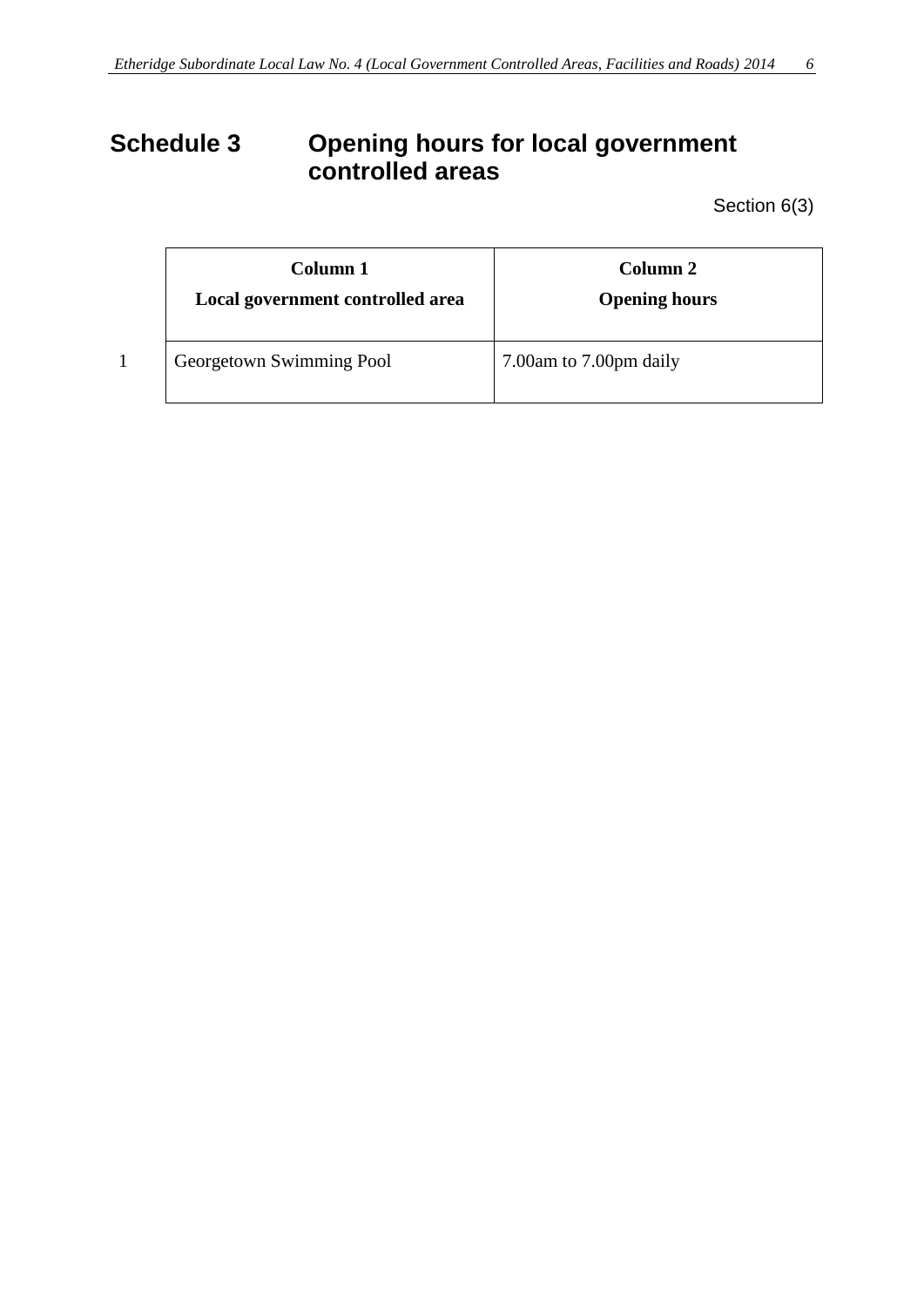# <span id="page-6-0"></span>**Schedule 4 Permanent closure of local government controlled areas**

Section 7(1)

*This schedule is intentionally left blank.*